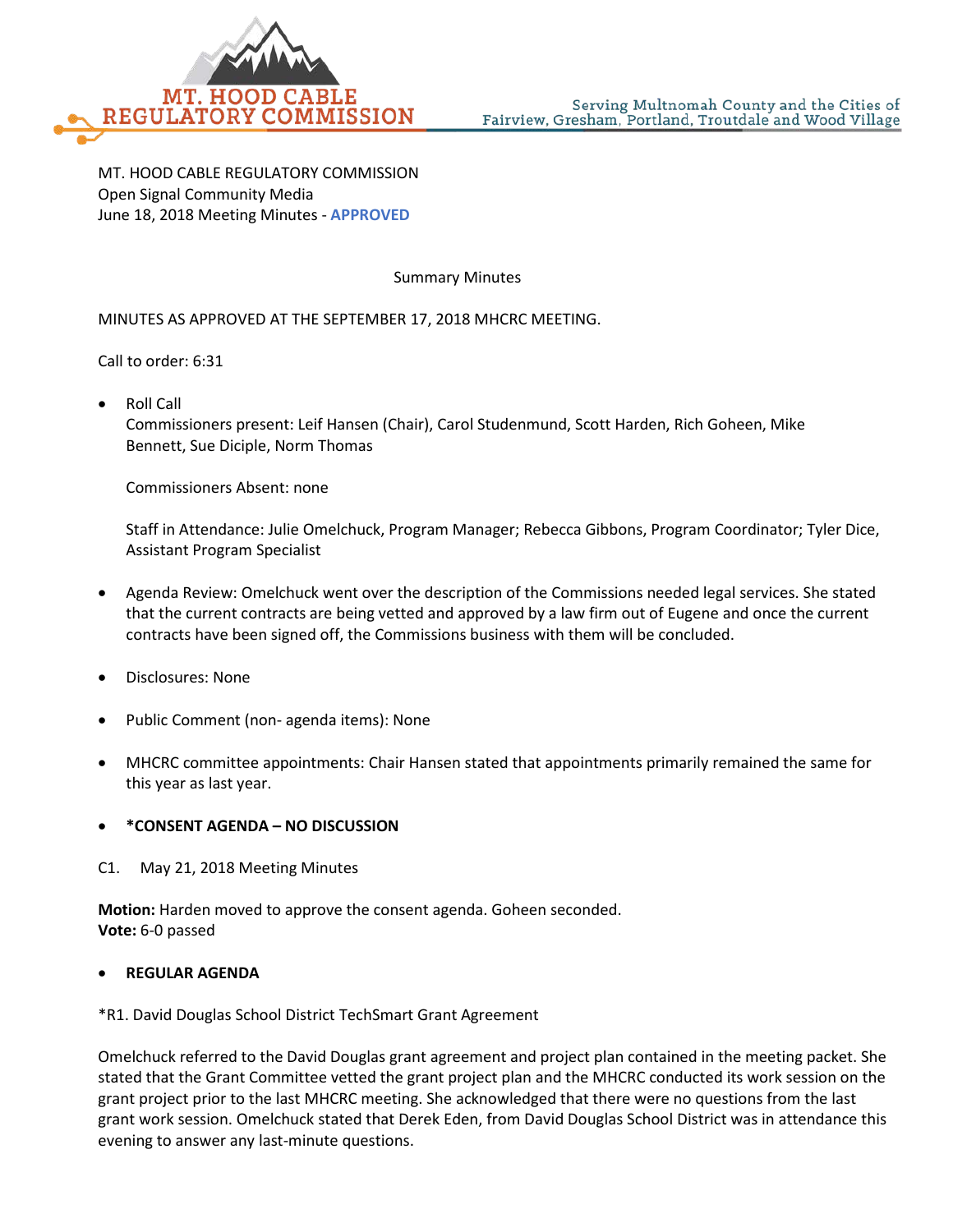Eden thanked the commission for the second round of funding and stated that the district and staff are looking forward to continuing the work they started at Earl Boyles.

**Motion:** Thomas moved that the commission approve the grant agreement with David Douglas School District in the amount of \$1,133,535. Harden seconded. **Vote:** 6-0 passed

\*R2. Community Technology Grant: APANO

Gibbons stated that this grant application was the last community tech grant under the 2018 process. The grantee is planning to build a new facility near PCC campus with a ground floor community center. She stated that, with this new facility the grantee intends to provide translators services, ELL services, financial training, in addition to providing internet access drop ins and helping individuals find living wage jobs. Gibbons did mention that the grantee increased their funding request to \$50,000. In response to a question from Hansen, Gibbons stated that the reason for the increase in funding is due to the need for the building space. Staff allowed for them to include this expense in their grant request, however, even if that amount was backed out their funding would still meet the match requirements. In response to a question from Bennett, Gibbons stated that the grant funds are going specifically to technology purchases. The building structure is a leased space.

**Motion:** Goheen moved to approve the 2018 Community Technology Grant agreement with APANO for \$50,000. Studenmund seconded.

**Vote:** 7-0 passed

### \*R3. MHCRC/Open Signal Capital Funding Grant Agreement

Omelchuck reminded Commissioners that this grant agreement is for community media capital funding only and that the scope of work outlined in the grant agreement will provide funding over the next four years to support, digital literacy and community media training. In response to a question from Thomas, Omelchuck stated that the Commission has exclusive oversight over the capital funding grant agreement, and that the City and OCT share in the responsibility in overseeing Open Signals other grant agreement. In response to a question from Bennett, Omelchuck stated that Open Signal is required to submit reporting documents to the commission and the City. Harn expressed his gratitude for staff's efforts in pushing this grant agreement through. He stated this grant will allow Open Signal to expand their education programs and sync people up with family wage jobs.

**Motion:** Diciple moved to approve the Grant Agreement between the Mt. Hood Cable Regulatory Commission and Portland Community Media, an Oregon nonprofit benefit corporation doing business as Open Signal, to provide capital support. Studenmund seconded. **Vote:** 7-0 passed

### \*R4. MHCRC/MetroEast Community Media Grant Agreement

Omelchuck reminded Commissioners that MetroEast's grant agreement is slightly different than Open Signals. MetroEast receives Capital funding from the Commission, in addition to 60% from franchise fees. She continued to explain that the MHCRC is charged with overseeing that this money is being spent in accordance to the grant agreement and the franchise agreements. Omelchuck stated that the new grant agreement focuses on digital literacy and community media training. Marty Jones, Executive Director – MetroEast, began sharing highlights from this past year. Jones stated that MetroEast obtained a sponsorship with Pamplin media, which yielded 50,000 in the Gresham Outlook. The Rockwood DIY started their summer camps today, and their focus is on work force development and turning these skills into jobs for people. MetroEast had a new full-time employee start Monday as a digital equity employee and they anticipate a second full time employee will start soon as an executive assistant/operation assistant. The Rockwood location now offers their services in five languages. In response to a question from Bennett, Jones stated that the age for summer camps is 9-14 or 14-22. In response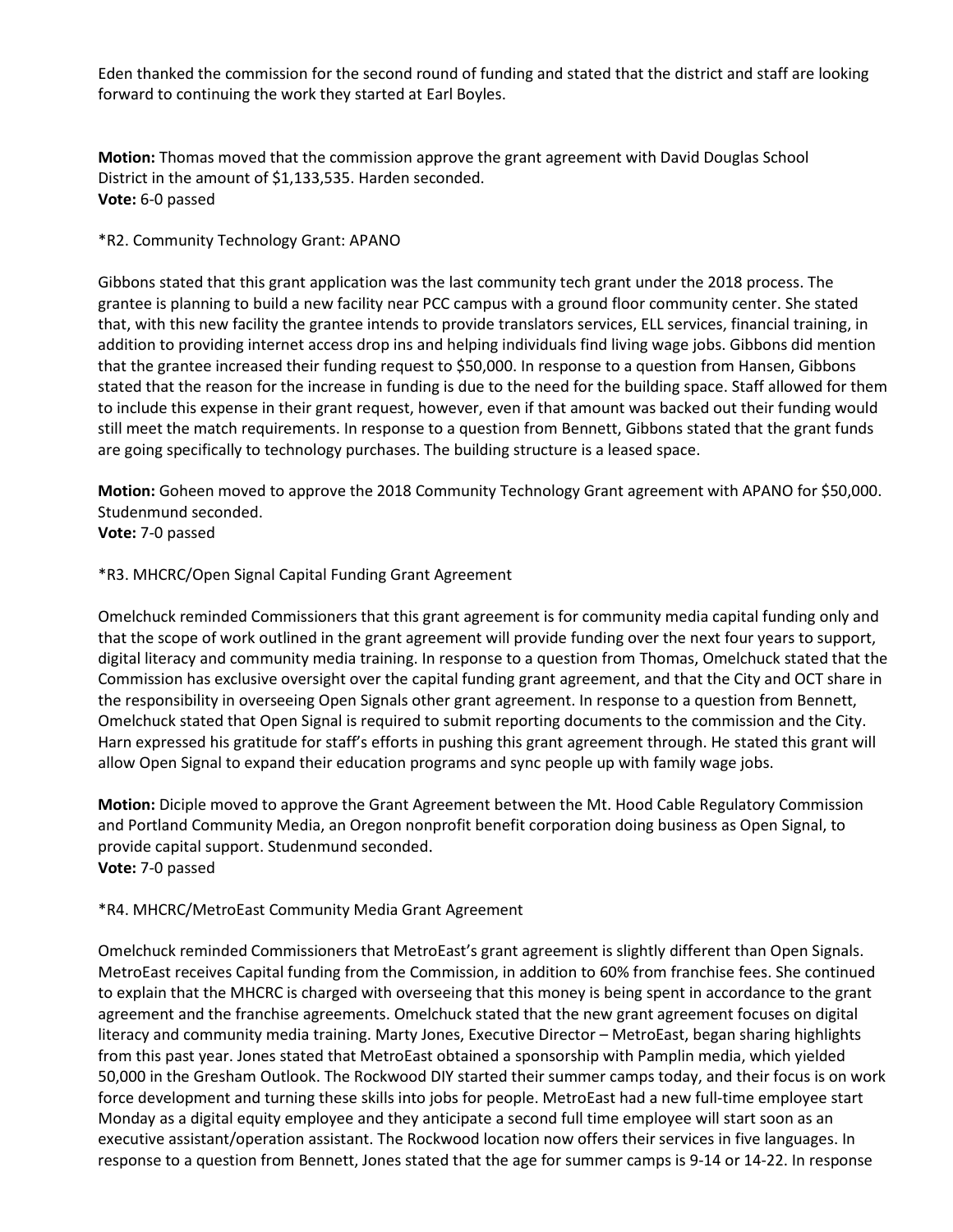to a question from Goheen, Jones stated that their presence in Rockwood has caused the air to grow exponentially. Not only has business for others increased, but because Rockwood DIY offers free childcare and often free meals, their programs are continually full. Because of this they have been able to make connections with key influencers in specific geographic and economic areas, expanding their reach. Since moving into their current location, the entire building has been renovated and is now filled or filling up with other services.

**Motion:** Thomas moved to approve the Grant Agreement between the Mt. Hood Cable Regulatory Commission and MetroEast Community Media to provide operating and capital support. Bennett seconded. **Vote:** 7-0 passed

## \*R5. Contract Amendment: Paula Manley Consulting

Omelchuck stated that due to staff capacity, staff is requesting the current contract be extended by six months and that the scope of work revised. She stated that it is recommend that Paula Manley, of Manley Consulting lead and develop a 'road map' for the upcoming MHCRC ascertainment committee, which will be utilized during the Comcast franchise renewal. Manley's contract is due to end June 30 of this fiscal year, this amendment will extend her contract through December. In response to a question from Thomas, Omelchuck stated that the total cost of Manley's contract is unchanged. In response to a question from Studenmund, Omelchuck stated that by December Manley will have a road map completed with key goals, creative options for community engagement, needed resources and timelines/milestones of the MHCRC. Once Manley completes this, a RFP will be draft for someone to facilitate the community ascertainment. In response to a question from Diciple, Omelchuck confirmed that Manley will draft the RFP for staff.

**Motion:** Goheen moved to amend the contract with Paula Manley Consulting as presented in the attached contract amendment to extend the contract term by six months, along with a revised scope of work, for the Commission's Community Technology Needs Ascertainment roadmap. Thomas seconded. **Vote:** 7-0 passed

\*R6. Authorize Moss Adams for MHCRC FY2017-18 and FY2018-19 Audits

Hansen stated that there have been no issues with Moss Adams, and that there is no reason not to proceed. Thomas agreed with much of what Hansen stated, in addition, Thomas stated that Moss Adams is open to taking direction from the Commission. Thomas also liked that they came at a substantial discount.

**Motion:** Harden moved, in consultation with Finance Committee Chair Thomas, that the MHCRC authorize Moss Adams to perform the MHCRC FY2017-18 and FY2018-19 Fund Audits in accordance with the Moss Adams contract with the City of Portland. Bennett seconded. **Vote:** 7-0 passed

\*R7 Authorize RFP Process for MHCRC General Legal Counsel

Hansen requested authorization for staff to proceed with securing new legal representation. In response to a request from Bennett, Hansen stated that he & staff plan to form a committee. The job of this committee will be to develop the RFP, review resumes and bios of those who express interest and keep the Commission informed throughout the RFP process. Bennett expressed interest in joining this committee. Omelchuck stated that because of the amount of the RFP, a formal interview panel will be formed. This interview panel will be reviewing and scoring each applicant and moving forward through the process, those that best fit the RFP. The final contract to make it through the process will be presented before the full Commission for approval. Omelchuck further explained that those interested in being on the panel need to be available the next two months. Thomas expressed interest. Harden Volunteered. Omelchuck stated that staff will send an email asking for volunteers as they get better prepared.

**Motion:** Thomas moved to authorize the RFP process for securing legal counsel. Diciple seconded.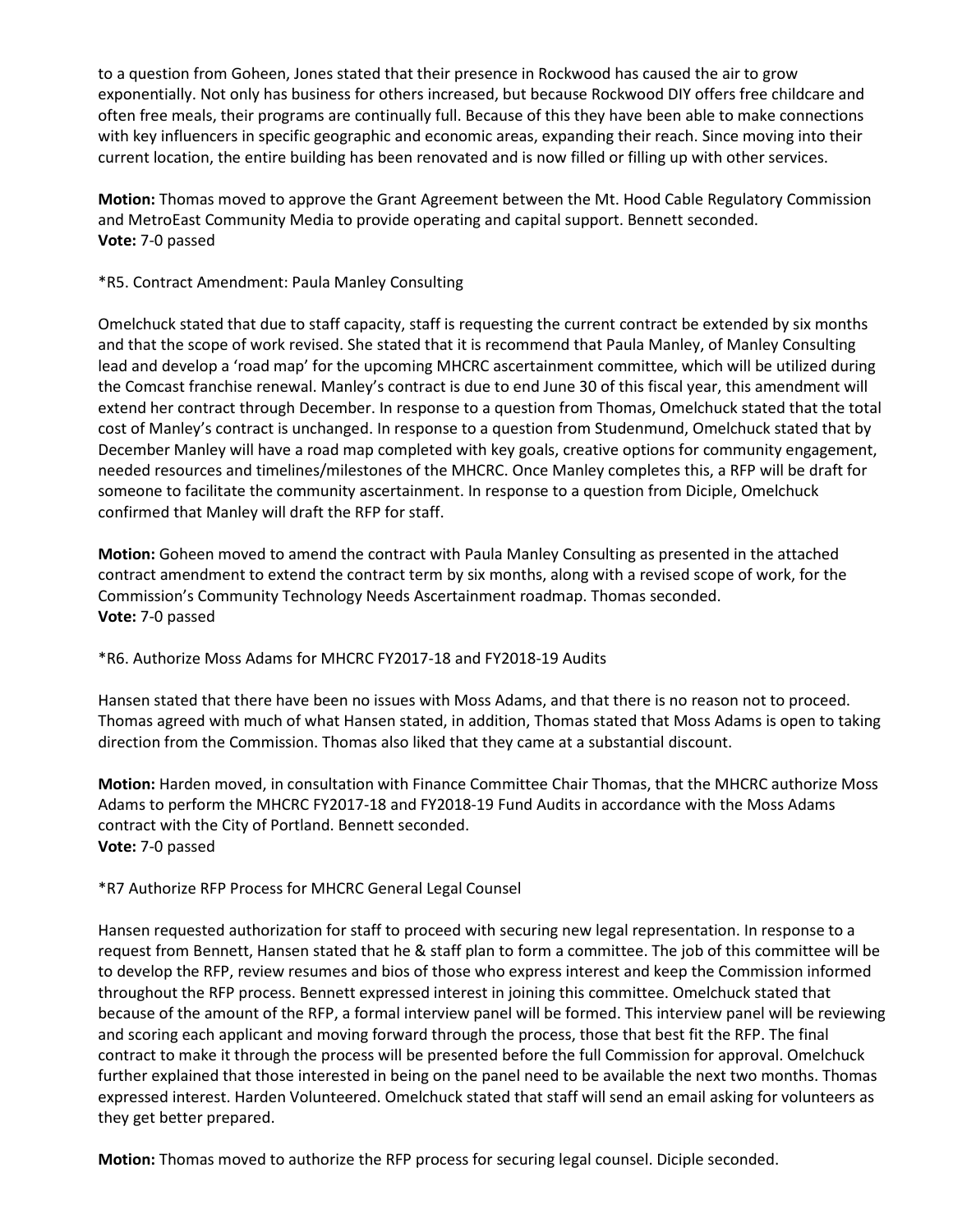### **Vote:** 7-0 passed

\*R8 Election of MHCRC Chair and Vice Chair

Hansen stated that there was not much interest expressed for Chair or Vice Chair. Harden nominated Hansen as Chair for FY 18-19. Diciple seconded. Diciple stated that Hansen has been essential and his leadership has been recognized in city hall. He has the support of the Commission. Hansen accepted the nomination and position as Chair.

**Motion:** Harden nominated Hansen as Chair for FY 18-19. Diciple seconded. **Vote:** 7-0 passed

Harden nominated himself for Vice Chair, however, he stated that Thomas is doing a fantastic job. Harden motion Thomas as Vice Chair. Bennett seconded. Thomas accepted the nomination and position as Vice Chair.

**Motion:** Harden nominated Thomas as Vice Chair. Bennett seconded. **Vote:** 7-0 passed

\*R9 Authorize Funding to Protect Local Authority over Use of Public Right-of-Way by Cable Companies for Non-Cable Services

Omelchuck stated that the Commission has \$1,100 remaining in the coalition fund. The cable industry has filed comments with the FCC that would give cable companies authority under cable franchises to attach non- cable devices within the right-of-way. Normally, companies would need to secure a separate franchise to attach devices such as these. She further explained that other local governments are also filing ex parte comments in hopes to avoid this bill from passing. In response to a question from Diciple, Omelchuck stated that the Commission would be joining other Cities and agencies as a coalition, for example; TeleCommunity and NATOA. In response to a concern from Thomas, Omelchuck explained that if this ruling does pass, it will have a direct impact on cable franchising.

**Motion:** Diciple moved to authorize up to \$1,100 from FY17-18 budget to join other local governments to thwart the cable industry's efforts to have the FCC extend cable services franchise agreements to cover non-cable services. Harden seconded.

**Vote:** 7-0 passed

### • Staff Activity Reports and Updates

- FCC/Federal/State public policy updates
	- Omelchuck stated that the Congressional Review Act (CRA) passed the senate, and that it is now pending in the house, however, it does not have enough supporters yet. Currently 29 states have introduced legislation regarding Net Neutrality (NN) and six states approved ISPs to follow NN principals. NN is alive and well as a public policy, however, the repeal of NN did go into effect as of June 11, 2018. It made no impact on June 12, but it still poses a threat. Staff will try and keep the commission up to date over the summer break. Harden stated the Multnomah County pledge up \$150,000 for municipal broadband feasibility study and Wood Village contributed \$40,000 towards the study. Omelchuck stated that the FCC is proposing to eliminate the requirement that local cable offices maintain a list of channel line ups as well as online with more than 1000 subscribers. NATOA agrees to not having a physical copy, but that cable companies maintain an online copy.
- Frontier HD PEG Channel Notification Omelchuck stated that Frontier is ready to activate 8 media channels on HD. Frontier is considering how this will happen and is working with staff.
- MHCRC Staffing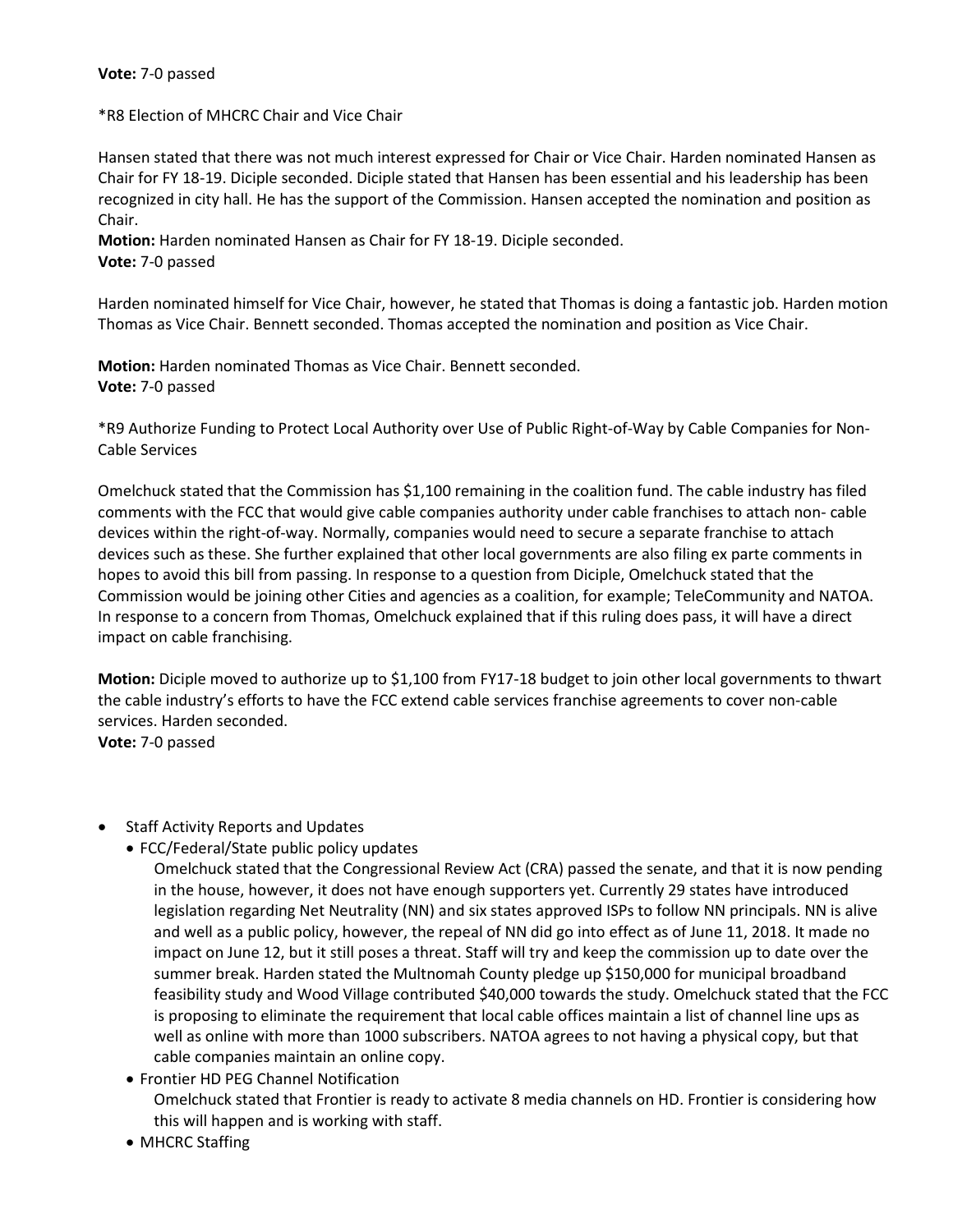Omelchuck stated that Ann Goldenberg has resigned her position and her last day with the City was June 8, 2018; there is not a plan in place to hire a replacement. Omelchuck reassured the Commission that staff is working hard to ensure the Commissions work is covered. In response to a question from Diciple, Omelchuck stated that there is not an opportunity to establish a temporary contract in the current FY. Omelchuck stated that she has spoken with Hansen about using the money saved from the vacant staff position for an alternative position this September. Hansen stated they plan to back fill it, but not under the current structure. In response to a question from Diciple, Omelchuck stated that she and Hansen have started to discuss scoping the vacancy through contracted services.

• FY18-19 Budget approvals

Omelchuck stated that we are almost finished with FY2018-19 budget process. This upcoming Wednesday the budget will be presented to Fairview and Thursday we have a time certain for the City of Portland. Harden stated Jones, from MetroEast was very well received by Wood Village. Bennett Stated that Gresham Mayor Bemis gave lots of Kudos to the Commission and the work they're doing on the grants and digital equity.

• TechSmart Initiative

Omelchuck stated that she is moving into the next round for Reynolds and Park Rose. She stated that she is starting to plan out the initiatives wind down, and deciding if the Commission wants to end the initiative or continue.

• Other

Omelchuck stated that the annual reports are completed and available for distributing. She mentioned that Tech Jam is in Portland this Wed-Friday. Tech Jam is a National and international gathering of industry folks surrounding smart cities. Omelchuck is speaking on a panel regarding digital equity and smart cities work. The National NATOA conference is the end of August, and Scott and Julie are planning to attend. Lexi is attending ACM conference in Baltimore. The 2019 ACM conference will be held in Portland. Omelchuck stated that AT&T and Time Warner have officially merged the day after Comcast made a bid for Fox and Universal properties. Omelchuck is working with Multnomah County Education School District (MESD) for INET capital dollars to pilot next gen INET technology. She ran out of capacity and was unable to finalize an IGA. However, the short term legal counsel has that in their bandwidth. MESD is working with Portland Public Schools (PPS) and the Library to test network connectivity to inform us around franchise renewals. Omelchuck asked for a special meeting by phone, if needed, to move this IGA forward. Hansen provided his support, as did Thomas.

# • Committee Reports

- Finance Committee-None
- Grant Committee-None
- Ascertainment Committee-None
- Open Signal Board Appointee-None
- MetroEast Board Appointee-None
- New business; Commissioner Open Comment

Bennett expressed concern regarding Over the top (OTT) products and requested a special work session to discuss the impact it might have on the Commission. Hansen agreed that a discussion regarding "what are we going to do about it" is a good approach.

- Franchisee Activity Report
	- **Frontier**

Jack Phillips, Director of Government External affairs, Frontier; announced that they have a New director of operations, Tom Novotney. He stated that Frontier is focusing on Investment and infrastructure. Frontier currently has 1gig service available to almost 100% of subscribers in the MHCRC footprint. Phillips stated he had a different understanding of the HD agreement. He stated Frontier can provide the